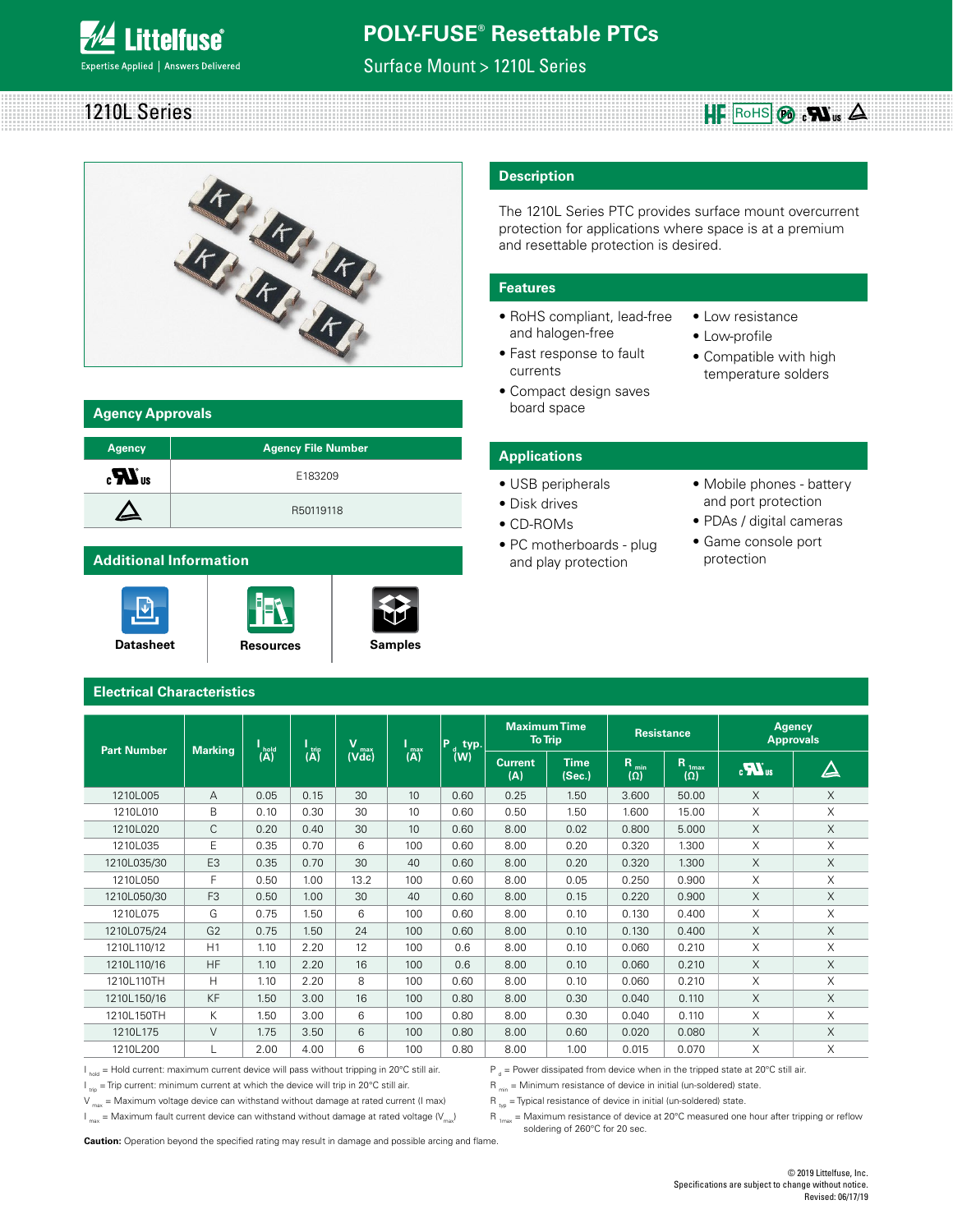## Surface Mount > 1210L Series

#### **Temperature Rerating**

|                    |                 |                 |               | <b>Ambient Operation Temperature</b> |                         |                |                |                |      |
|--------------------|-----------------|-----------------|---------------|--------------------------------------|-------------------------|----------------|----------------|----------------|------|
|                    | $-40^{\circ}$ C | $-20^{\circ}$ C | $0^{\circ}$ C | $20^{\circ}$ C                       | 40°C                    | $50^{\circ}$ C | $60^{\circ}$ C | $70^{\circ}$ C | 85°C |
| <b>Part Number</b> |                 |                 |               |                                      | <b>Hold Current (A)</b> |                |                |                |      |
| 1210L005           | 0.08            | 0.07            | 0.06          | 0.05                                 | 0.04                    | 0.04           | 0.03           | 0.03           | 0.02 |
| 1210L010           | 0.16            | 0.14            | 0.12          | 0.10                                 | 0.08                    | 0.07           | 0.06           | 0.05           | 0.05 |
| 1210L020           | 0.29            | 0.26            | 0.22          | 0.20                                 | 0.16                    | 0.14           | 0.13           | 0.11           | 0.08 |
| 1210L035           | 0.47            | 0.45            | 0.40          | 0.35                                 | 0.33                    | 0.28           | 0.24           | 0.21           | 0.18 |
| 1210L035/30        | 0.47            | 0.45            | 0.40          | 0.35                                 | 0.33                    | 0.28           | 0.24           | 0.21           | 0.18 |
| 1210L050           | 0.76            | 0.67            | 0.58          | 0.50                                 | 0.43                    | 0.40           | 0.36           | 0.32           | 0.28 |
| 1210L050/30        | 0.76            | 0.67            | 0.58          | 0.50                                 | 0.43                    | 0.40           | 0.36           | 0.32           | 0.28 |
| 1210L075           | 1.00            | 0.97            | 0.86          | 0.75                                 | 0.64                    | 0.59           | 0.54           | 0.48           | 0.40 |
| 1210L075/24        | 1.00            | 0.97            | 0.86          | 0.75                                 | 0.64                    | 0.59           | 0.54           | 0.48           | 0.40 |
| 1210L110/12        | 1.60            | 1.42            | 1.26          | 1.10                                 | 0.94                    | 0.86           | 0.80           | 0.70           | 0.58 |
| 1210L110/16        | 1.60            | 1.42            | 1.26          | 1.10                                 | 0.94                    | 0.86           | 0.80           | 0.70           | 0.58 |
| 1210L110TH         | 1.60            | 1.42            | 1.26          | 1.10                                 | 0.94                    | 0.86           | 0.80           | 0.70           | 0.58 |
| 1210L150/16        | 2.30            | 2.02            | 1.76          | 1.50                                 | 1.24                    | 1.11           | 1.00           | 0.86           | 0.65 |
| 1210L150TH         | 2.30            | 2.02            | 1.76          | 1.50                                 | 1.24                    | 1.11           | 1.00           | 0.85           | 0.65 |
| 1210L175           | 2.45            | 2.22            | 2.01          | 1.75                                 | 1.45                    | 1.26           | 1.10           | 0.98           | 0.80 |
| 1210L200           | 2.60            | 2.44            | 2.35          | 2.00                                 | 1.78                    | 1.67           | 1.50           | 1.45           | 1.10 |

Note:

**Average Time Current Curves**

The temperature rerating data is only for reference, please contact Littelfuse technical support for detail temperature rerating information.

# 0.05A 0.10A 0.20A 0.35A 0.35A/30 0.50A 0.50A/30 0.75A 0.75A/24 1.10 A 1.50A 1.50A/16 1.75A 2.00A **1210L** 100.00 10.00 **Time in Seconds Time in Seconds** 1.00 0.10 0.01 0.10 1.00 10.00 10.00 **Current in Amperes**

The average time current curves and Temperature Rerating curve performance is affected by a number or variables, and these curves provided as guidance only. Customer must verify the performance in their application.

# A

A

A

A VV



A

V

V

A

A

V

A

V

V

A

A

A

Note:

1 Typical Temperature rerating curve, refer to table for derating data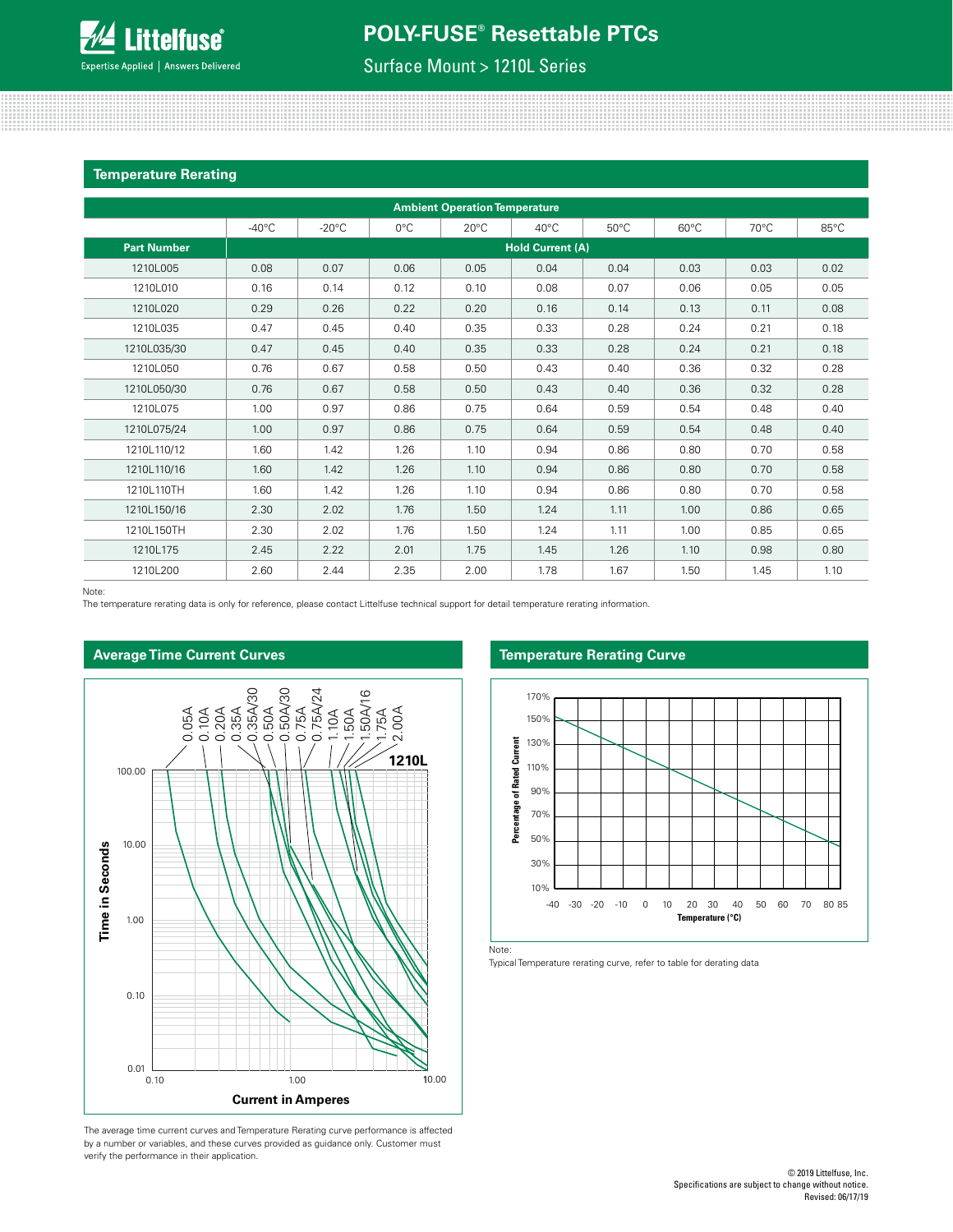

# Surface Mount > 1210L Series

#### **Soldering Parameters**

| <b>Profile Feature</b>                              | Pb-Free Assembly                           |                    |
|-----------------------------------------------------|--------------------------------------------|--------------------|
| Average Ramp-Up Rate $(T_{S(max)}$ to $T_p$ )       | 3°C/second max                             |                    |
|                                                     | Temperature Min $(T_{s(min)})$             | $150^{\circ}$ C    |
| Pre Heat:                                           | Temperature Max $(T_{s(max)})$             | $200^{\circ}$ C    |
|                                                     | Time (Min to Max) $(t_n)$                  | $60 - 180$ secs    |
| <b>Time Maintained</b>                              | Temperature (T,)                           | $217^{\circ}$ C    |
| Above:                                              | Temperature (t,)                           | $60 - 150$ seconds |
| Peak / Classification Temperature (T <sub>a</sub> ) |                                            | $260+0/5$ °C       |
| $(t_{n})$                                           | Time within 5°C of actual peak Temperature | $20 - 40$ seconds  |
| <b>Ramp-down Rate</b>                               | 6°C/second max                             |                    |
| Time 25°C to peak Temperature (T <sub>a</sub> )     | 8 minutes Max.                             |                    |



-- All temperature refer to topside of the package, measured on the package body surface -- If reflow temperature exceeds the recommended profile, devices may not meet the

performance requirements - Recommended reflow methods: IR, vapor phase oven, hot air oven,  $\mathsf{N}_2$  environment

for lead -- Recommended maximum paste thickness is 0.25mm (0.010inch)

- Devices can be cleaned using standard industry methods and solvents

- Devices can be reworked using the standard industry practices

### **Environmental Specifications**

| <b>Operating/Storage</b><br><b>Temperature</b>                       | $-40^{\circ}$ C to $+85^{\circ}$ C                                                 |
|----------------------------------------------------------------------|------------------------------------------------------------------------------------|
| <b>Maximum Device Surface</b><br><b>Temperature in Tripped State</b> | $125^{\circ}$ C                                                                    |
| <b>Passive Aging</b>                                                 | $+85^{\circ}$ C, 1000 hours<br>-/+5% typical resistance change                     |
| Humidity Aging                                                       | +85°C, 85, R.H., 1000 hours<br>-/+5% typical resistance change                     |
| <b>Thermal Shock</b>                                                 | MIL–STD–202, Method 107<br>+85°C/-40°C, 20 times<br>-30% typical resistance change |
| <b>Solvent Resistance</b>                                            | MIL-STD-202, Method 215<br>No change                                               |
| <b>Vibration</b>                                                     | MIL-STD-883, Method 2007, Condition<br>A No change                                 |
| <b>Moisture Level Sensitivity</b>                                    | Level 1. J–STD–020                                                                 |

### **Physical Specifications**

| <b>Terminal Material</b>  | Solder-Plated Copper (Solder Material: Matte Tin<br>(Sn)         |
|---------------------------|------------------------------------------------------------------|
| <b>Lead Solderability</b> | Meets EIA Specification RS186-9E, ANSI/J-<br>STD-002 Category 3. |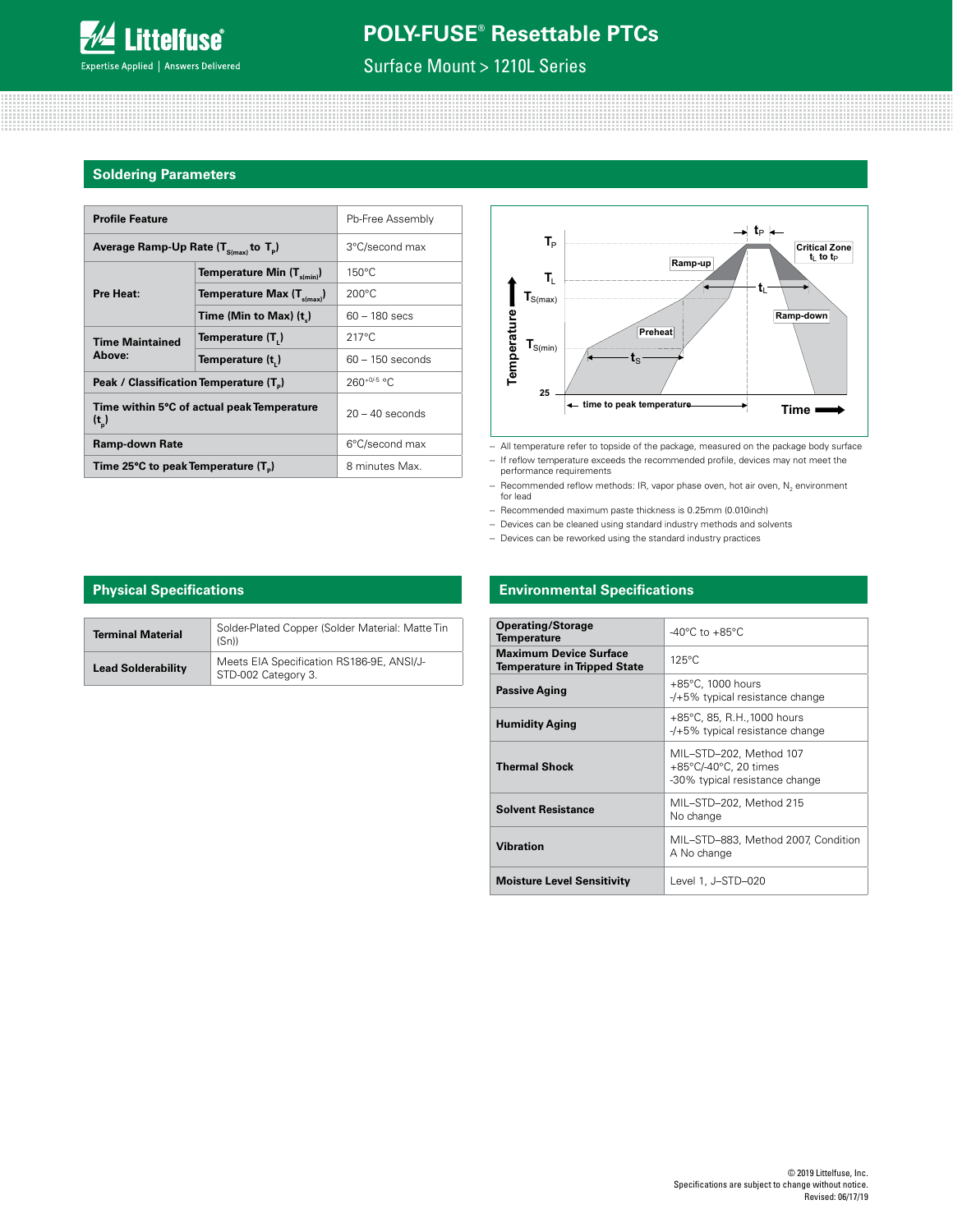

Surface Mount > 1210L Series

#### **Dimensions**



|                    | A          |               |            |            | B          |               |            | c          |            |               | D          |            |            |               | E          |            |               |            |            |            |
|--------------------|------------|---------------|------------|------------|------------|---------------|------------|------------|------------|---------------|------------|------------|------------|---------------|------------|------------|---------------|------------|------------|------------|
| <b>Part Number</b> |            | <b>Inches</b> |            | mm         |            | <b>Inches</b> | mm         |            |            | <b>Inches</b> | mm         |            |            | <b>Inches</b> |            | mm         | <b>Inches</b> |            | mm         |            |
|                    | <b>Min</b> | <b>Max</b>    | <b>Min</b> | <b>Max</b> | <b>Min</b> | <b>Max</b>    | <b>Min</b> | <b>Max</b> | <b>Min</b> | <b>Max</b>    | <b>Min</b> | <b>Max</b> | <b>Min</b> | <b>Max</b>    | <b>Min</b> | <b>Max</b> | <b>Min</b>    | <b>Max</b> | <b>Min</b> | <b>Max</b> |
| 1210L005           | 0.12       | 0.14          | 3.0        | 3.43       | 0.09       | 0.11          | 2.35       | 2.80       | 0.03       | 0.05          | 0.75       | 1.25       | 0.01       | 0.03          | 0.25       | 0.75       | 0.004         | 0.02       | 0.10       | 0.50       |
| 1210L010           | 0.12       | 0.14          | 3.0        | 3.43       | 0.09       | 0.11          | 2.35       | 2.80       | 0.03       | 0.05          | 0.75       | 1.25       | 0.01       | 0.03          | 0.25       | 0.75       | 0.004         | 0.02       | 0.10       | 0.50       |
| 1210L020           | 0.12       | 0.14          | 3.0        | 3.43       | 0.09       | 0.11          | 2.35       | 2.80       | 0.02       | 0.04          | 0.60       | 1.00       | 0.01       | 0.03          | 0.25       | 0.75       | 0.004         | 0.02       | 0.10       | 0.50       |
| 1210L035           | 0.12       | 0.14          | 3.0        | 3.43       | 0.09       | 0.11          | 2.35       | 2.80       | 0.02       | 0.03          | 0.50       | 0.85       | 0.01       | 0.03          | 0.25       | 0.75       | 0.004         | 0.02       | 0.10       | 0.50       |
| 1210L035/30        | 0.12       | 0.14          | 3.00       | 3.43       | 0.09       | 0.11          | 2.35       | 2.80       | 0.03       | 0.05          | 0.75       | 1.25       | 0.01       | 0.03          | 0.25       | 0.75       | 0.004         | 0.02       | 0.10       | 0.50       |
| 1210L050           | 0.12       | 0.14          | 3.0        | 3.43       | 0.09       | 0.11          | 2.35       | 2.80       | 0.02       | 0.03          | 0.50       | 0.85       | 0.01       | 0.03          | 0.25       | 0.75       | 0.004         | 0.02       | 0.10       | 0.50       |
| 1210L050/30        | 0.12       | 0.14          | 3.00       | 3.43       | 0.09       | 0.11          | 2.35       | 2.80       | 0.03       | 0.05          | 0.75       | 1.25       | 0.01       | 0.03          | 0.25       | 0.75       | 0.004         | 0.02       | 0.10       | 0.50       |
| 1210L075           | 0.12       | 0.14          | 3.0        | 3.43       | 0.09       | 0.11          | 2.35       | 2.80       | 0.02       | 0.03          | 0.50       | 0.85       | 0.01       | 0.03          | 0.25       | 0.75       | 0.004         | 0.02       | 0.10       | 0.50       |
| 1210L075/24        | 0.12       | 0.14          | 3.0        | 3.43       | 0.09       | 0.11          | 2.35       | 2.80       | 0.05       | 0.07          | 1.20       | 1.80       | 0.01       | 0.03          | 0.25       | 0.75       | 0.004         | 0.02       | 0.10       | 0.50       |
| 1210L110/12        | 0.12       | 0.14          | 3.0        | 3.43       | 0.09       | 0.11          | 2.35       | 2.80       | 0.03       | 0.05          | 0.75       | 1.25       | 0.01       | 0.03          | 0.25       | 0.75       | 0.004         | 0.02       | 0.10       | 0.50       |
| 1210L110/16        | 0.12       | 0.14          | 3.0        | 3.43       | 0.09       | 0.11          | 2.35       | 2.80       | 0.03       | 0.05          | 0.75       | 1.25       | 0.01       | 0.03          | 0.25       | 0.75       | 0.004         | 0.02       | 0.10       | 0.50       |
| 1210L110TH         | 0.12       | 0.14          | 3.0        | 3.43       | 0.09       | 0.11          | 2.35       | 2.80       | 0.04       | 0.05          | 0.30       | 0.71       | 0.01       | 0.03          | 0.25       | 0.75       | 0.004         | 0.02       | 0.10       | 0.50       |
| 1210L150/16        | 0.12       | 0.14          | 3.00       | 3.43       | 0.09       | 0.11          | 2.35       | 2.80       | 0.03       | 0.05          | 0.75       | 1.25       | 0.01       | 0.03          | 0.25       | 0.75       | 0.004         | 0.02       | 0.10       | 0.50       |
| 1210L150TH         | 0.12       | 0.14          | 3.0        | 3.43       | 0.09       | 0.11          | 2.35       | 2.80       | 0.03       | 0.07          | 0.75       | 1.07       | 0.01       | 0.03          | 0.25       | 0.75       | 0.004         | 0.02       | 0.10       | 0.50       |
| 1210L175           | 0.12       | 0.14          | 3.0        | 3.43       | 0.09       | 0.11          | 2.35       | 2.80       | 0.02       | 0.04          | 0.60       | 1.00       | 0.01       | 0.03          | 0.25       | 0.75       | 0.004         | 0.02       | 0.10       | 0.50       |
| 12101200           | 0.12       | 0.14          | 3.0        | 3.43       | 0.09       | 0.11          | 2.35       | 2.80       | 0.03       | 0.06          | 0.80       | 1.60       | 0.01       | 0.03          | 0.25       | 0.75       | 0.004         | 0.02       | 0.10       | 0.50       |

### **Part Ordering Number System**

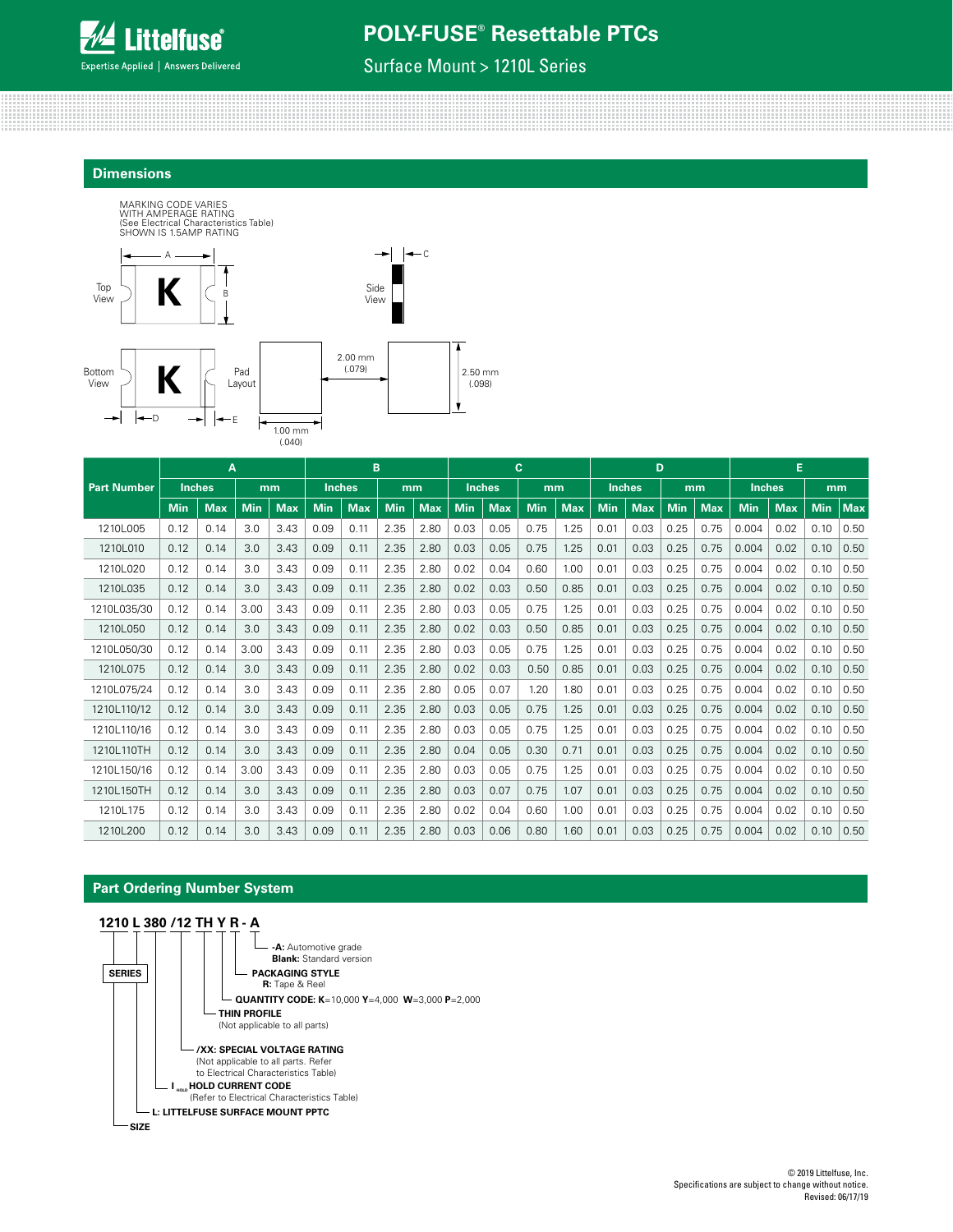

<u> 1999 - 1999 - 1999 - 1999 - 1999 - 1999 - 1999 - 1999 - 1999 - 1999 - 1999 - 1999 - 1999 - 1999 - 1999 - 199</u>

# Surface Mount > 1210L Series

| <b>Packaging Options</b> |                                  |                     |                      |                                              |                         |                 |                                                 |
|--------------------------|----------------------------------|---------------------|----------------------|----------------------------------------------|-------------------------|-----------------|-------------------------------------------------|
| <b>Part Number</b>       | <b>Ordering</b><br><b>Number</b> | <b>Halogen Free</b> | $I_{\text{hold}}(A)$ | $\overline{\mathsf{I}_{\mathsf{hold}}}$ Code | <b>Packaging Option</b> | <b>Quantity</b> | <b>Quantity &amp; Packaging</b><br><b>Codes</b> |
| 1210L005                 | 1210L005WR                       | Yes                 | 0.05                 | 005                                          | Tape and Reel           | 3000            | <b>WR</b>                                       |
| 1210L010                 | 1210L010WR                       | Yes                 | 0.10                 | 010                                          | Tape and Reel           | 3000            | <b>WR</b>                                       |
| 1210L020                 | 1210L020WR                       | Yes                 | 0.20                 | 020                                          | Tape and Reel           | 3000            | <b>WR</b>                                       |
| 1210L035                 | 1210L035YR                       | Yes                 | 0.35                 | 035                                          | Tape and Reel           | 4000            | <b>YR</b>                                       |
| 1210L035/30              | 1210L035/30WR                    | Yes                 | 0.35                 | 035                                          | Tape and Reel           | 3.000           | <b>WR</b>                                       |
| 1210L050                 | 1210L050YR                       | Yes                 | 0.50                 | 050                                          | Tape and Reel           | 4000            | <b>YR</b>                                       |
| 1210L050/30              | 1210L050/30WR                    | Yes                 | 0.50                 | 050                                          | Tape and Reel           | 3,000           | <b>WR</b>                                       |
| 1210L075                 | 1210L075YR                       | Yes                 | 0.75                 | 075                                          | Tape and Reel           | 4000            | <b>YR</b>                                       |
| 1210L075/24              | 1210L075/24PR                    | Yes                 | 0.75                 | 075                                          | Tape and Reel           | 2000            | PR                                              |
| 1210L110/12              | 1210L110/12WR                    | Yes                 | 1.10                 | 110                                          | Tape and Reel           | 3,000           | <b>WR</b>                                       |
| 1210L110/16              | 1210L110/16WR                    | Yes                 | 1.10                 | 110                                          | Tape and Reel           | 3,000           | <b>WR</b>                                       |
| 1210L110TH               | 1210L110THYR                     | Yes                 | 1.10                 | 110                                          | Tape and Reel           | 4000            | <b>YR</b>                                       |
| 1210L150/16              | 1210L150/16WR                    | Yes                 | 1.50                 | 150                                          | Tape and Reel           | 3.000           | <b>WR</b>                                       |
| 1210L150TH               | 1210L150THWR                     | Yes                 | 1.50                 | 150                                          | Tape and Reel           | 3000            | <b>WR</b>                                       |
| 1210L175                 | 1210L175WR                       | Yes                 | 1.75                 | 175                                          | Tape and Reel           | 3000            | <b>WR</b>                                       |
| 1210L200                 | 1210L200PR                       | Yes                 | 2.00                 | 200                                          | Tape and Reel           | 2000            | PR                                              |

### **Tape and Reel Specifications**

| TAPE SPECIFICATIONS: EIA-481-1 (mm)     |                                                |                                                                                                                                       |                         |  |  |  |  |  |  |
|-----------------------------------------|------------------------------------------------|---------------------------------------------------------------------------------------------------------------------------------------|-------------------------|--|--|--|--|--|--|
|                                         | 1210L035<br>1210L050<br>1210L075<br>1210L110TH | 1210L005<br>1210L010<br>1210L020<br>1210L035/30<br>1210L050/30<br>1210L110/12<br>1210L110/16<br>1210L150/16<br>1210L150TH<br>1210L175 | 1210L200<br>1210L075/24 |  |  |  |  |  |  |
| W                                       | $8.00 + / -0.30$                               | $8.00 +/-0.30$                                                                                                                        | $8.00 + / -0.30$        |  |  |  |  |  |  |
| F                                       | $3.50 +/- 0.05$                                | $3.50 + / -0.05$                                                                                                                      | $3.50 +/-0.05$          |  |  |  |  |  |  |
| $\mathsf{E}_{_1}$                       | $1.75 + (-0.10)$                               | $1.75 + (-0.10)$                                                                                                                      | $1.75 + (-0.10)$        |  |  |  |  |  |  |
| $D_0$                                   | $1.55 + / -0.05$                               | $1.55 + / -0.05$                                                                                                                      | $1.55 + / -0.05$        |  |  |  |  |  |  |
| $D_1$                                   | $1.00$ (min)                                   | $1.00$ (min)                                                                                                                          | $1.00$ (min)            |  |  |  |  |  |  |
| $\mathsf{P}_{_{\!0}}$                   | $4.00 +/- 0.10$                                | $4.00 + (-0.10)$                                                                                                                      | $4.00 + (-0.10)$        |  |  |  |  |  |  |
| $P_1$                                   | $4.00 + (-0.10)$                               | $4.00 + (-0.10)$                                                                                                                      | $4.00 + (-0.10)$        |  |  |  |  |  |  |
| $P_{2}$                                 | $2.00 +/-0.05$                                 | $2.00 +/-0.05$                                                                                                                        | $2.00 +/- 0.05$         |  |  |  |  |  |  |
| $A_{0}$                                 | $2.82 + 0.10$                                  | $2.82 + -0.10$                                                                                                                        | $2.80 + / -0.10$        |  |  |  |  |  |  |
| $\mathsf{B}_{_{\scriptscriptstyle{0}}}$ | $3.46 +/-0.10$                                 | $3.50 +/-0.10$                                                                                                                        | $3.50 +/-0.10$          |  |  |  |  |  |  |
| T                                       | $0.25 + 0.10$                                  | $0.20 + (-0.10)$                                                                                                                      | $0.25 + (-0.10)$        |  |  |  |  |  |  |
| $K_{0}$                                 | $1.00 + (-0.10)$                               | $1.30 + / -0.10$                                                                                                                      | $1.60 +/- 0.10$         |  |  |  |  |  |  |
| Leader min.                             | 390                                            | 390                                                                                                                                   | 390                     |  |  |  |  |  |  |
| Trailer min.                            | 160                                            | 160                                                                                                                                   | 160                     |  |  |  |  |  |  |

#### **REEL DIMENSIONS: EIA-481-1 (mm)**

| c | 0178+/-1.0       |
|---|------------------|
| D | $@60.2 +/-0.5$   |
| н | $11.0 + (-0.05)$ |
| w | $9.0 +/- 1.5$    |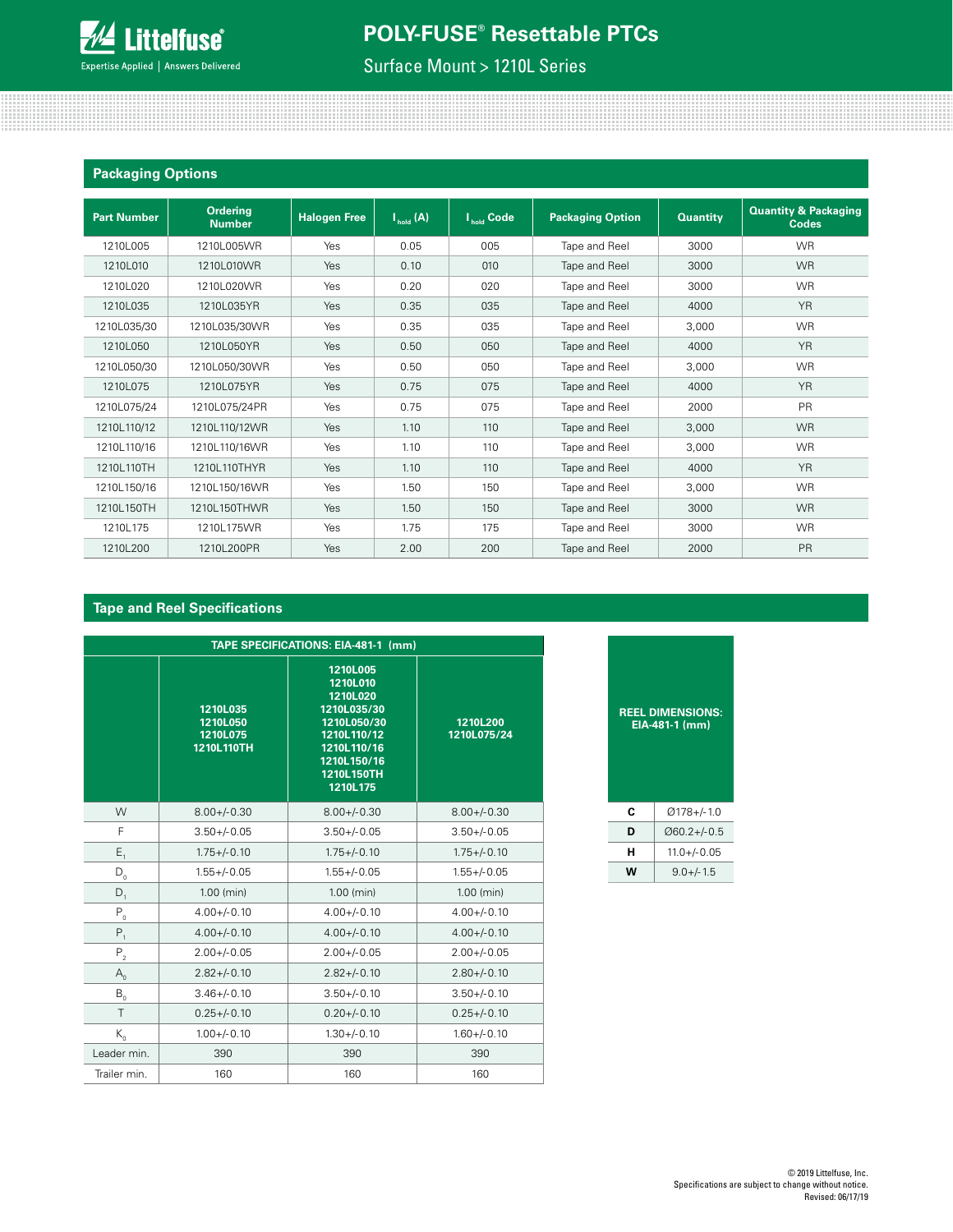

## Surface Mount > 1210L Series



#### **WARNING**

- Users shall independently assess the suitability of these devices for each of their applications
- Operation of these devices beyond the stated maximum ratings could result in damage to the devices and lead to electrical arcing and/or fire
- These devices are intended to protect against the effects of temporary over-current or over-temperature conditions and are not intended to perform as protective devices where such
- conditions are expected to be repetitive or prolonged in duration Exposure to silicon-based oils, solvents, electrolytes, acids, and similar materials can adversely affect the performance of these PPTC devices
- These devices undergo thermal expansion under fault conditions, and thus shall be provided with adequate space and be protected against mechanical stresses<br>● Circuits with inductance may generate a voltage (L di/dt) abo
-